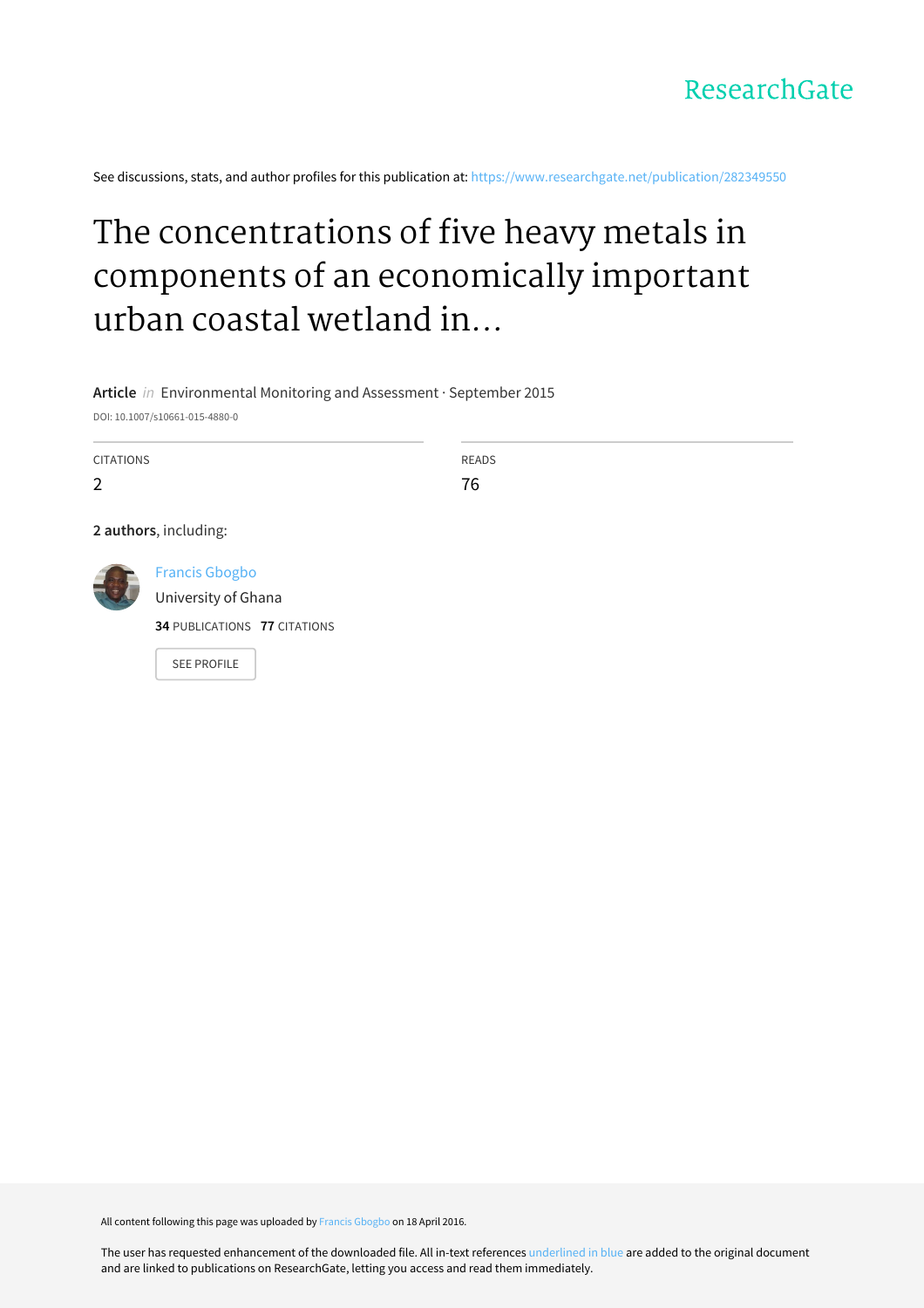

## The concentrations of five heavy metals in components of an economically important urban coastal wetland in Ghana: public health and phytoremediation implications

Francis Gbogbo & Samuel D. Otoo

Received: 12 June 2015 /Accepted: 16 September 2015 /Published online: 30 September 2015  $\odot$  Springer International Publishing Switzerland 2015

Abstract Sakumo II is an urban wetland and a receptacle for domestic and industrial wastes from two cities in Ghana. It however supports viable populations of fish and crabs, is cultivated for food crops and grazed by farm animals. Components of the wetland can therefore accumulate pollutants, but the public health and phytoremediation implications of this are yet to be evaluated. We analysed Cd, As, Hg, Cu and Pb in the lagoon water, sediment, green algae, eight species of aquatic macrophytes, seven species of arthropods and one species of fish. The concentrations of Pb were generally below detection limit whilst Cu was detected only in the lagoon water and Pheropsophus vertialis. Cadmium ranged from  $21 \pm 4$  ppb in algae to  $69 \pm 12$  ppb in Typha domingensis and was generally higher than As and Hg. The highest concentration of As was  $11.7 \pm 2.1$  ppb in Pistia stratiotes whilst Hg was highest in lagoon water  $(4\pm2$  ppb). The Cd concentrations generally, and Hg concentrations in macrophytes, were higher than US EPA guidelines indicating the wetland's resources were unsafe for regular consumption. Among the emergent aquatic macrophytes, T. domingensis, Ludwigia sp. and Paspalum vaginatum, respectively, had the highest accumulation capacity for Cd, As and Hg, but the floating aquatic plant P. stratiotes appeared to be a better accumulator of Cd and As.

F. Gbogbo  $(\boxtimes) \cdot$  S. D. Otoo

Keywords Heavy metals · Macrophytes · Accumulation . Public health . Wetland . Phytoremediation

## Introduction

Heavy metal contamination is of paramount concern globally because metals persist in the environment and present a number of ecological risks ([Li et al.](https://www.researchgate.net/publication/8898288_The_Study_of_Metal_Contamination_in_Urban_Soils_of_Hong_Kong_Using_a_GIS-based_Approach?el=1_x_8&enrichId=rgreq-98fcadb3f0a70df9475554036d87863e-XXX&enrichSource=Y292ZXJQYWdlOzI4MjM0OTU1MDtBUzozNTIxNjU5MDMyNTc2MDFAMTQ2MDk3NDMwMjYwMQ==) [2004](#page-11-0)[;](https://www.researchgate.net/publication/8898288_The_Study_of_Metal_Contamination_in_Urban_Soils_of_Hong_Kong_Using_a_GIS-based_Approach?el=1_x_8&enrichId=rgreq-98fcadb3f0a70df9475554036d87863e-XXX&enrichSource=Y292ZXJQYWdlOzI4MjM0OTU1MDtBUzozNTIxNjU5MDMyNTc2MDFAMTQ2MDk3NDMwMjYwMQ==) [Liu et al.](https://www.researchgate.net/publication/7558196_Multivariate_Statistical_Study_of_Heavy_Metal_Enrichment_in_Sediments_of_the_Pearl_River_Estuary?el=1_x_8&enrichId=rgreq-98fcadb3f0a70df9475554036d87863e-XXX&enrichSource=Y292ZXJQYWdlOzI4MjM0OTU1MDtBUzozNTIxNjU5MDMyNTc2MDFAMTQ2MDk3NDMwMjYwMQ==) [2003;](#page-11-0) [Radha et al.](https://www.researchgate.net/publication/13199560_Assessment_of_Pb_Cd_Cu_and_Zn_Exposures_of_6-_to_10-Year-Old_Children_in_Mumbai?el=1_x_8&enrichId=rgreq-98fcadb3f0a70df9475554036d87863e-XXX&enrichSource=Y292ZXJQYWdlOzI4MjM0OTU1MDtBUzozNTIxNjU5MDMyNTc2MDFAMTQ2MDk3NDMwMjYwMQ==) [1997\)](#page-11-0). Generally, the concentrations of heavy metals in natural ecosystems are low but with deposits from anthropogenic sources; these concentrations can increase considerably ([Klake et al.](https://www.researchgate.net/publication/260383873_Correlation_between_Heavy_Metals_in_Fish_and_Sediment_in_Sakumo_and_Kpeshie_Lagoons_Ghana?el=1_x_8&enrichId=rgreq-98fcadb3f0a70df9475554036d87863e-XXX&enrichSource=Y292ZXJQYWdlOzI4MjM0OTU1MDtBUzozNTIxNjU5MDMyNTc2MDFAMTQ2MDk3NDMwMjYwMQ==) [2013](#page-11-0)). Among the anthropogenic sources of heavy metals are industrial and domestic waste discharges including traffic-related emissions such as vehicle exhaust, brake linings, tyre wear, asphalt wear, gasoline and oil leakage ([Karvelas](https://www.researchgate.net/publication/9056953_Occurence_and_Fate_of_Heavy_Metals_in_the_Wastewater_Treatmnet_Process?el=1_x_8&enrichId=rgreq-98fcadb3f0a70df9475554036d87863e-XXX&enrichSource=Y292ZXJQYWdlOzI4MjM0OTU1MDtBUzozNTIxNjU5MDMyNTc2MDFAMTQ2MDk3NDMwMjYwMQ==) et al. [2003](#page-11-0)[;](https://www.researchgate.net/publication/9056953_Occurence_and_Fate_of_Heavy_Metals_in_the_Wastewater_Treatmnet_Process?el=1_x_8&enrichId=rgreq-98fcadb3f0a70df9475554036d87863e-XXX&enrichSource=Y292ZXJQYWdlOzI4MjM0OTU1MDtBUzozNTIxNjU5MDMyNTc2MDFAMTQ2MDk3NDMwMjYwMQ==) [Sorme and Lagerkvist](https://www.researchgate.net/publication/7398273_Sources_of_Heavy_Metals_in_Urban_Wastewater_in_Stockholm?el=1_x_8&enrichId=rgreq-98fcadb3f0a70df9475554036d87863e-XXX&enrichSource=Y292ZXJQYWdlOzI4MjM0OTU1MDtBUzozNTIxNjU5MDMyNTc2MDFAMTQ2MDk3NDMwMjYwMQ==) [2002\)](#page-11-0).

Wastewater treatment plants, to a large extent, control the discharge of heavy metals to water bodies, but in the West African region where these treatment plants are essentially non-existing, untreated industrial and urban sewage are frequently discharged into storm water canals and find their way to wetlands ([Affian et al.](https://www.researchgate.net/publication/23642549_Heavy_metal_and_polycyclic_aromatic_hydrocarbons_in_Ebri_lagoon_sediments_Cte_d) [2009;](#page-10-0) Amatekpor [1998](#page-10-0); [Kouadio and](https://www.researchgate.net/publication/227031036_Sediment_trace_metal_contamination_in_the_Ivory_Coast_West_Africa?el=1_x_8&enrichId=rgreq-98fcadb3f0a70df9475554036d87863e-XXX&enrichSource=Y292ZXJQYWdlOzI4MjM0OTU1MDtBUzozNTIxNjU5MDMyNTc2MDFAMTQ2MDk3NDMwMjYwMQ==) [Trefry](https://www.researchgate.net/publication/227031036_Sediment_trace_metal_contamination_in_the_Ivory_Coast_West_Africa?el=1_x_8&enrichId=rgreq-98fcadb3f0a70df9475554036d87863e-XXX&enrichSource=Y292ZXJQYWdlOzI4MjM0OTU1MDtBUzozNTIxNjU5MDMyNTc2MDFAMTQ2MDk3NDMwMjYwMQ==) [1987\)](#page-11-0). Unfortunately, many large cities in the West African subregion are situated close to wetlands, and therefore, urban wetlands frequently receive untreated industrial waste, domestic sewage and storm water which can potentially increase their heavy

Department of Animal Biology and Conservation Science, University of Ghana, P. O. Box LG 67, Legon, Accra, Ghana e-mail: fgbogbo@ug.edu.gh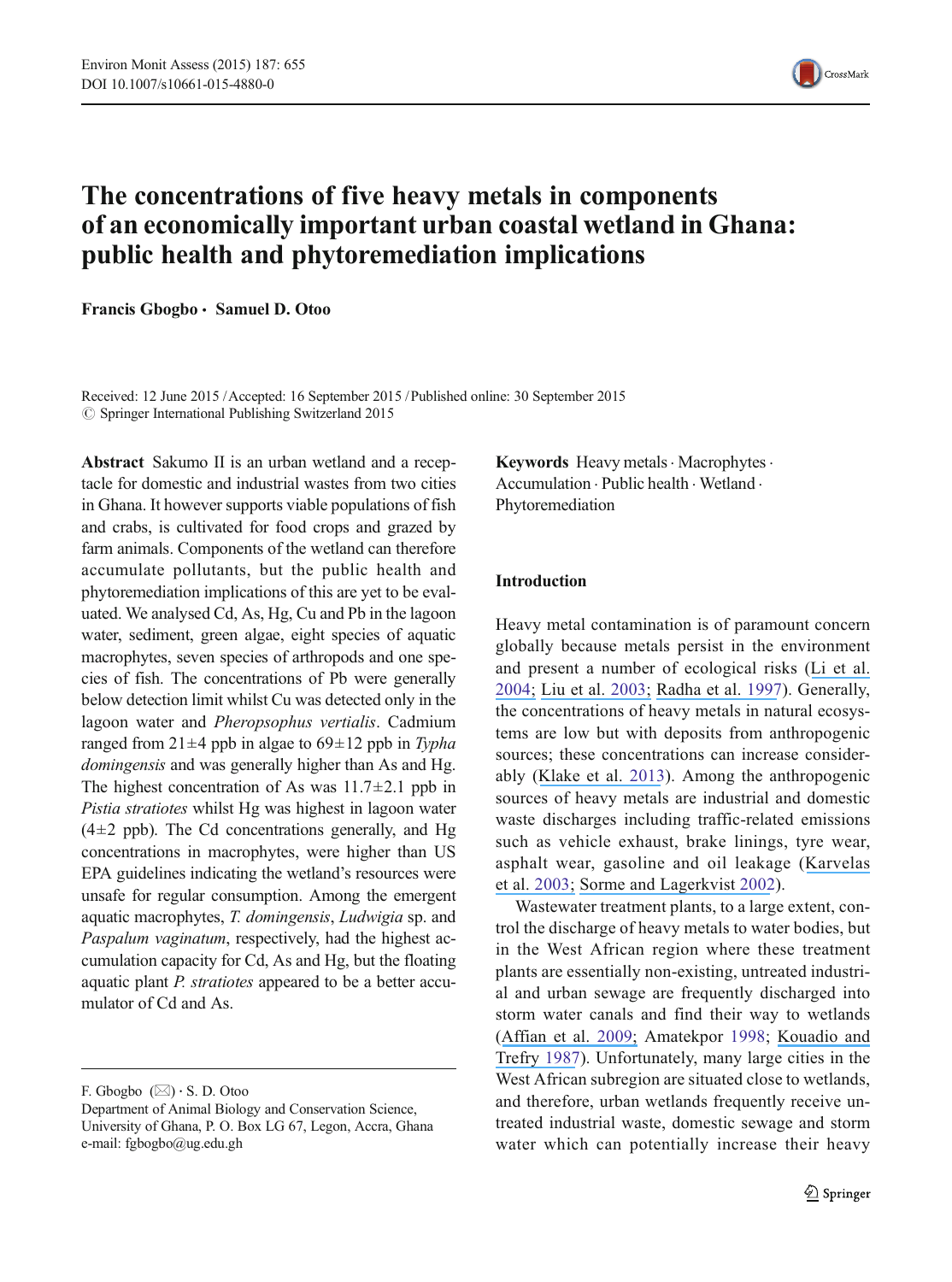metal loads ([Milliman and Farnsworth](https://www.researchgate.net/publication/235662135_River_Discharge_to_the_Coastal_Ocean_-_A_Global_Synthesis?el=1_x_8&enrichId=rgreq-98fcadb3f0a70df9475554036d87863e-XXX&enrichSource=Y292ZXJQYWdlOzI4MjM0OTU1MDtBUzozNTIxNjU5MDMyNTc2MDFAMTQ2MDk3NDMwMjYwMQ==) [2011](#page-11-0); Amatekpor [1998](#page-10-0); [Kouadio and Trefry](https://www.researchgate.net/publication/227031036_Sediment_trace_metal_contamination_in_the_Ivory_Coast_West_Africa?el=1_x_8&enrichId=rgreq-98fcadb3f0a70df9475554036d87863e-XXX&enrichSource=Y292ZXJQYWdlOzI4MjM0OTU1MDtBUzozNTIxNjU5MDMyNTc2MDFAMTQ2MDk3NDMwMjYwMQ==) [1987](#page-11-0)).

At the same time, many urban wetlands in the West African Region also support viable populations of fish and crabs on which communities depend and are cultivated for food crops, and grazed by farm animals ([Gbogbo et al.](https://www.researchgate.net/publication/249041056_Nature_and_pattern_of_lagoon_fisheries_resource_utilisation_and_their_implications_for_waterbird_management_in_coastal_Ghana?el=1_x_8&enrichId=rgreq-98fcadb3f0a70df9475554036d87863e-XXX&enrichSource=Y292ZXJQYWdlOzI4MjM0OTU1MDtBUzozNTIxNjU5MDMyNTc2MDFAMTQ2MDk3NDMwMjYwMQ==) [2008;](#page-11-0) [Schuyt](https://www.researchgate.net/publication/222818394_Economic_Consequences_of_Wetland_Degradation_for_Local_Populations_in_Africa?el=1_x_8&enrichId=rgreq-98fcadb3f0a70df9475554036d87863e-XXX&enrichSource=Y292ZXJQYWdlOzI4MjM0OTU1MDtBUzozNTIxNjU5MDMyNTc2MDFAMTQ2MDk3NDMwMjYwMQ==) [2005;](#page-11-0) Willoughby et al. [2001](#page-11-0)). Thus, organisms inhabiting urban wetlands in West Africa may bioconcentrate heavy metals which would pose health hazards to the consumers. A comprehensive study of heavy metal levels in the biotic components of West African urban wetland ecosystems is generally missing. Whilst studies of heavy metal concentrations can lead to the identification of species for bioremediation and mitigation of public health problems, the isolated studies of heavy metal pollution in West African wetlands are generally restricted to sediment, fish and water ([Acheampong et al.](https://www.researchgate.net/publication/274720474_PHYSICO-CHEMICAL_CHARACTERISTICS_OF_WATER_SAMPLES_FROM_SELECTED_WATER_BODIES_IN_AND_AROUND_ACCRA_GHANA?el=1_x_8&enrichId=rgreq-98fcadb3f0a70df9475554036d87863e-XXX&enrichSource=Y292ZXJQYWdlOzI4MjM0OTU1MDtBUzozNTIxNjU5MDMyNTc2MDFAMTQ2MDk3NDMwMjYwMQ==) [2014;](#page-10-0) [Klake](https://www.researchgate.net/publication/260383873_Correlation_between_Heavy_Metals_in_Fish_and_Sediment_in_Sakumo_and_Kpeshie_Lagoons_Ghana?el=1_x_8&enrichId=rgreq-98fcadb3f0a70df9475554036d87863e-XXX&enrichSource=Y292ZXJQYWdlOzI4MjM0OTU1MDtBUzozNTIxNjU5MDMyNTc2MDFAMTQ2MDk3NDMwMjYwMQ==) et al. [2013](#page-11-0)[;](https://www.researchgate.net/publication/260383873_Correlation_between_Heavy_Metals_in_Fish_and_Sediment_in_Sakumo_and_Kpeshie_Lagoons_Ghana?el=1_x_8&enrichId=rgreq-98fcadb3f0a70df9475554036d87863e-XXX&enrichSource=Y292ZXJQYWdlOzI4MjM0OTU1MDtBUzozNTIxNjU5MDMyNTc2MDFAMTQ2MDk3NDMwMjYwMQ==) [Laar et al.](https://www.researchgate.net/publication/266231199_Effect_of_anthropogenic_activities_on_an_ecologically_important_wetland_in_Ghana?el=1_x_8&enrichId=rgreq-98fcadb3f0a70df9475554036d87863e-XXX&enrichSource=Y292ZXJQYWdlOzI4MjM0OTU1MDtBUzozNTIxNjU5MDMyNTc2MDFAMTQ2MDk3NDMwMjYwMQ==) [2011\)](#page-11-0). Wetland organisms such as plankton, macrophytes, insects, crabs and fish can be linked to the human food chain, and therefore, a holistic assessment of the heavy metal content of the components of urban wetland ecosystems would help wetland researchers and other stakeholders to determine the public health implication of the dependency on food chains connected to specific urban wetlands.

This study presents the levels of five heavy metals, namely Cd, As, Hg, Pb and Cu, in some biotic and abiotic components of an economically important urban coastal Ramsar site in Ghana. Four of these metals, namely Pb, Cd, As and Hg, are among the most toxic heavy metals found in the environment (WHO [2010\)](#page-11-0). We predict that the concentrations of these heavy metals are high in all components of the wetland as a result of the wetland's function as a receptacle for domestic and industrial waste from the city of Accra and Tema and that the concentrations of these heavy metals may be of major public health concern to the wetland resource users.

## Materials and methods

## Study area

highest urban growth rates within the coastal zone of Ghana and is one of the few 'green' areas left in the rapidly expanding Accra–Tema Metropolitan Area (BirdLife International [2012](#page-11-0)). It has a total area of 13.4 km2 and is the third most important of Ghana's five coastal Ramsar sites (Anku [2006](#page-10-0)) supporting about 70 species of waterbirds (BirdLife International [2012;](#page-11-0) [Gbogbo](https://www.researchgate.net/publication/230125852_The_importance_of_unmanaged_coastal_wetlands_to_waterbirds_at_coastal_Ghana?el=1_x_8&enrichId=rgreq-98fcadb3f0a70df9475554036d87863e-XXX&enrichSource=Y292ZXJQYWdlOzI4MjM0OTU1MDtBUzozNTIxNjU5MDMyNTc2MDFAMTQ2MDk3NDMwMjYwMQ==) [2007a\)](#page-11-0). It is also a habitat for 13 species of fish with Sarotherodon melanotheron (blackchin tilapia) constituting 97 % of the fish population ([Gbogbo et al.](https://www.researchgate.net/publication/249041056_Nature_and_pattern_of_lagoon_fisheries_resource_utilisation_and_their_implications_for_waterbird_management_in_coastal_Ghana?el=1_x_8&enrichId=rgreq-98fcadb3f0a70df9475554036d87863e-XXX&enrichSource=Y292ZXJQYWdlOzI4MjM0OTU1MDtBUzozNTIxNjU5MDMyNTc2MDFAMTQ2MDk3NDMwMjYwMQ==) [200](#page-11-0)[8;](https://www.researchgate.net/publication/249041056_Nature_and_pattern_of_lagoon_fisheries_resource_utilisation_and_their_implications_for_waterbird_management_in_coastal_Ghana?el=1_x_8&enrichId=rgreq-98fcadb3f0a70df9475554036d87863e-XXX&enrichSource=Y292ZXJQYWdlOzI4MjM0OTU1MDtBUzozNTIxNjU5MDMyNTc2MDFAMTQ2MDk3NDMwMjYwMQ==) Koranteng et al. [2000\)](#page-11-0). With estimated productivity of 1207 kg fish per day (Ahulu [2009](#page-10-0)) and 90 % of the users engaging in fishing (of which 10 % are involved in catching of crabs), fisheries are of particular importance in the Sakumo II and constitute the primary source of employment and animal protein to suburban communities in its catchment ([Laar et al.](https://www.researchgate.net/publication/266231199_Effect_of_anthropogenic_activities_on_an_ecologically_important_wetland_in_Ghana?el=1_x_8&enrichId=rgreq-98fcadb3f0a70df9475554036d87863e-XXX&enrichSource=Y292ZXJQYWdlOzI4MjM0OTU1MDtBUzozNTIxNjU5MDMyNTc2MDFAMTQ2MDk3NDMwMjYwMQ==) [2011;](#page-11-0) [Gbogbo](https://www.researchgate.net/publication/249041056_Nature_and_pattern_of_lagoon_fisheries_resource_utilisation_and_their_implications_for_waterbird_management_in_coastal_Ghana?el=1_x_8&enrichId=rgreq-98fcadb3f0a70df9475554036d87863e-XXX&enrichSource=Y292ZXJQYWdlOzI4MjM0OTU1MDtBUzozNTIxNjU5MDMyNTc2MDFAMTQ2MDk3NDMwMjYwMQ==) [et al.](https://www.researchgate.net/publication/249041056_Nature_and_pattern_of_lagoon_fisheries_resource_utilisation_and_their_implications_for_waterbird_management_in_coastal_Ghana?el=1_x_8&enrichId=rgreq-98fcadb3f0a70df9475554036d87863e-XXX&enrichSource=Y292ZXJQYWdlOzI4MjM0OTU1MDtBUzozNTIxNjU5MDMyNTc2MDFAMTQ2MDk3NDMwMjYwMQ==) [2008\)](#page-11-0). The importance of this wetland as habitat for insects and grazing farm animals has been well documented ([Gbogbo et al.](https://www.researchgate.net/publication/260869882_Distribution_and_Forage_Potential_of_Some_Insect_Taxa_Sampled_with_Sweep_Nets_in_the_Flood_Plains_of_a_Coastal_Ramsar_Site_in_Ghana?el=1_x_8&enrichId=rgreq-98fcadb3f0a70df9475554036d87863e-XXX&enrichSource=Y292ZXJQYWdlOzI4MjM0OTU1MDtBUzozNTIxNjU5MDMyNTc2MDFAMTQ2MDk3NDMwMjYwMQ==) [2014](#page-11-0); [2012](#page-11-0); [2008](#page-11-0)).

Sakumo II is separated from the sea by sand dunes on which the Accra–Tema coastal road and the Accra– Tema rail lines are built (Fig. [1\)](#page-3-0). To prevent the road and rails from flooding, the lagoon is connected to the sea by a narrow permanently open sluice. The lagoon has its headwaters passing through the city of Accra and Tema (Fig. [1\)](#page-3-0) and serve as a receptacle for waste from domestic, vehicular, industrial and commercial activities including Printex (a textiles printing company) and Johnson Wax (household cleaning and domestic pesticide manufacturing Company) (Amatekpor [1998](#page-10-0)). In addition to farming in the catchment area of the lagoon, two out of the three principal streams that feed the lagoon have been dammed and used for irrigation of farmlands. These range of factors and activities thus predispose the wetland to heavy metal pollution.

Sample collection and preparation

Samples of sediment, water, algae, aquatic macrophytes, arthropods and fish from Sakumo II were collected in the second week of January 2015 for heavy metal analysis. This period is the middle of the dry season which coincides with the peak period of human use of wetland resources in Ghana. Human use of wetland resources in Ghana is at their lowest during the rainy season when water levels are low ([Gbogbo et al.,](https://www.researchgate.net/publication/249041056_Nature_and_pattern_of_lagoon_fisheries_resource_utilisation_and_their_implications_for_waterbird_management_in_coastal_Ghana?el=1_x_8&enrichId=rgreq-98fcadb3f0a70df9475554036d87863e-XXX&enrichSource=Y292ZXJQYWdlOzI4MjM0OTU1MDtBUzozNTIxNjU5MDMyNTc2MDFAMTQ2MDk3NDMwMjYwMQ==) [2008\)](#page-11-0). The samples were collected from three locations along the longitudinal axis of the lagoon including  $S_1$  (5° 36′ 53.84″ N, 0°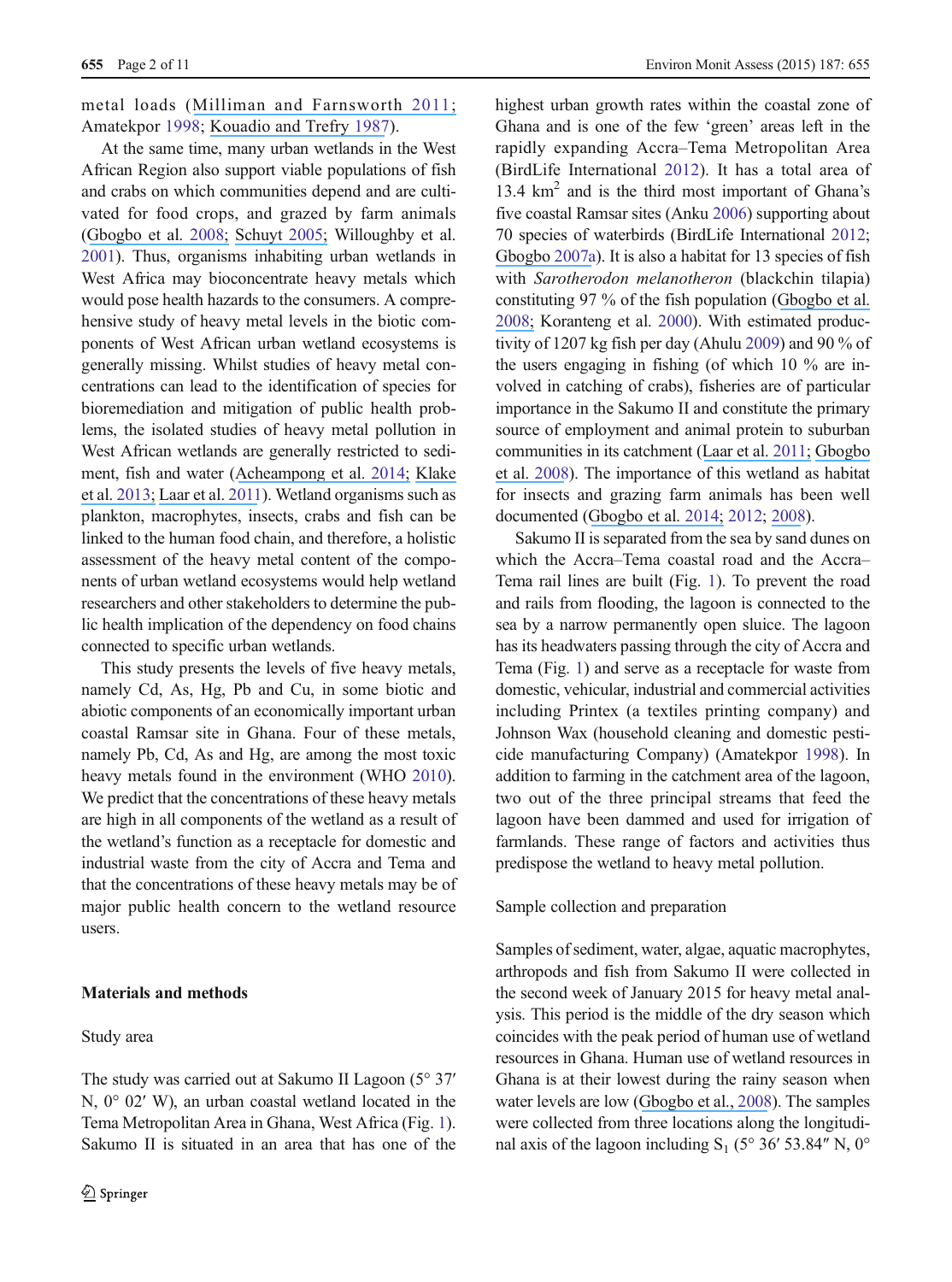<span id="page-3-0"></span>

Fig. 1 Map of Sakumo II showing catchment area and sample collection points

1' 56.31" W—the southern end),  $S_2$  (5° 37' 28.00" N, 0° 2' 12.44" W—the middle zone) and  $S_3$  (5° 37' 44.53" N, 0° 2′ 17.66″ W—the northern end) (Fig. 1). At each location, physico-chemical properties of the lagoon water consisting of salinity, conductivity, pH, temperature, turbidity, dissolved oxygen and total dissolved solids were measured in situ using a Horiba U-52 Multiparameter Water Quality Checker as previously described by Gbogbo [\(2007b](#page-11-0)). The detailed collection protocol of each sample type is described below:

## Sediment and water

Sediment cores were collected at each of the three locations in triplicates, giving a total of nine cores. The cylindrical PVC corer had an internal diameter of 5 cm and was sunk to a depth of 10 cm at each location. The triplicate sediment core from each location was combined to form composite samples that were placed in acid-washed plastic containers and therefore presenting three composite sediment samples (one each for  $S_1$ ,  $S_2$ ) and  $S_3$ ). Similar to the sediment core sampling technique, 50 ml of lagoon water samples was collected in triplicate at a depth of about 10 cm in each of the three locations. The triplicate samples from each location were combined to form 150 ml composite water samples in acid-washed plastic containers. The water samples were filtered through No. 1 Whatman paper and acidified to 1 % nitric acid  $(v/v)$ .

## Algae

Using a scoop net of 300 μm mesh, samples of green algae floating on the lagoon water were collected from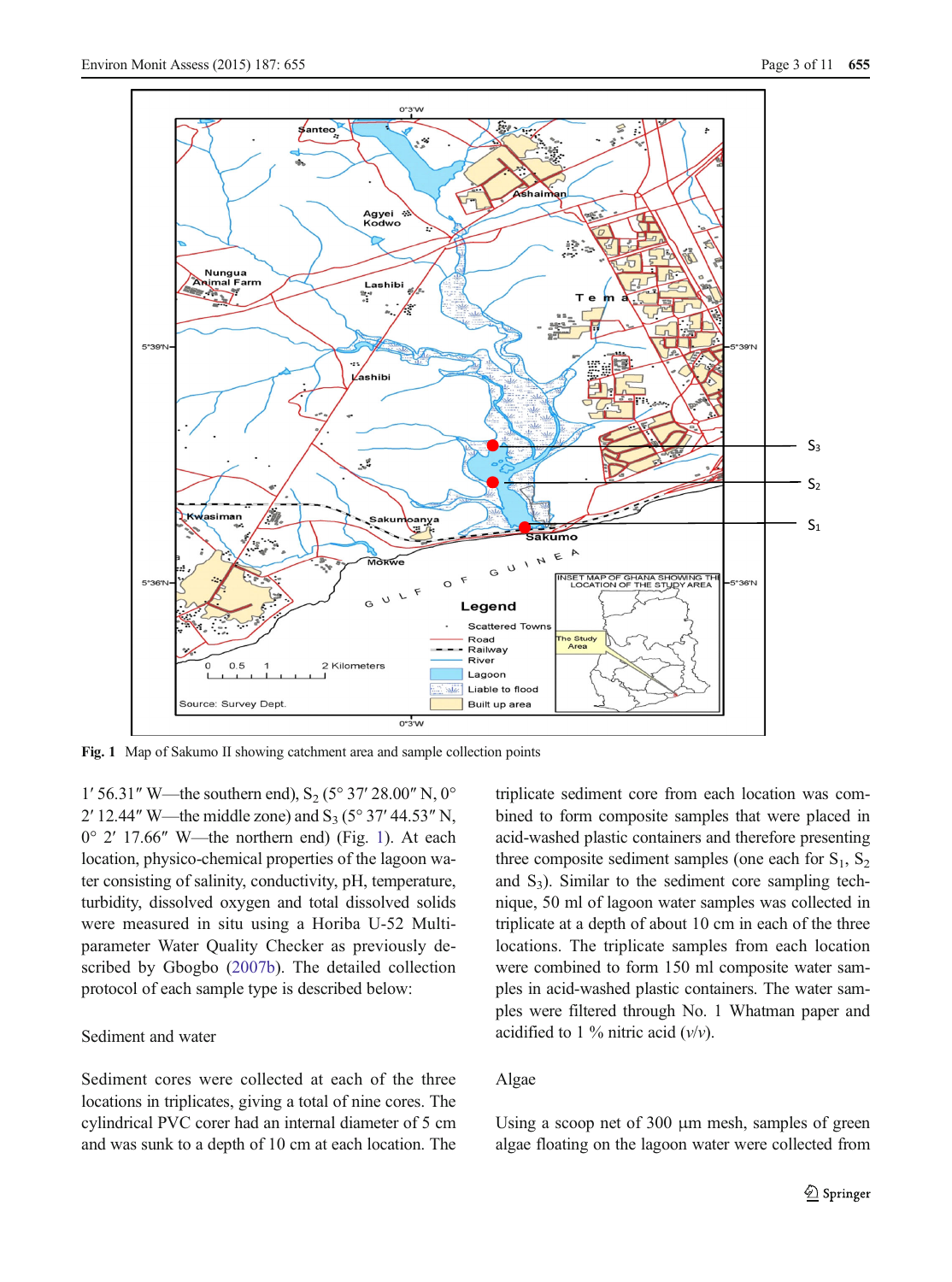the vicinity of each of the three locations. The collected algae from each location were emptied onto separate acid-washed plastic containers and transported to the laboratory where they were washed with deionized water and debris removed. The washed algae were filtered over No. 1 Whatman paper and air dried on petri dishes.

## Aquatic macrophytes

The shoots (stem and leaves) of aquatic vegetation on the wetland were collected along the marshy flood plain of the lagoon. Plant roots were not analysed because grazing animals on the wetland would usually forage only on the shoots of the plants, and therefore, roots would not contribute directly to the dynamics of heavy metals in food chain connected to the wetland. For each identified plant species, three specimens were collected from each of the three locations and, thus, giving a total of nine specimens per species based on availability. The collected aquatic macrophytes were identified and washed with deionized water after which they were placed in plant press for 3 days prior to chemical analysis.

## Insects and arachnids

Insects and arachnids were collected from each of the three locations on the wetland using pitfall traps. The insect and arachnid specimens were transported to the laboratory in acid-washed plastic jars after which they were identified, washed with distilled water and air dried on petri dishes.

## Fish and crabs

Approximately 1 kg of fish was purchased from fishermen on the wetland. The fish samples which consisted of only S. melanotheron were thoroughly mixed after which 15 individuals were selected at random, washed with deionized water and air dried on acid-washed petri dishes. Similarly, 10 specimens of rainbow crab Cardisoma armatum were purchased from crab catchers on the wetland. The crabs were washed with deionized water for further processing.

## Analysis of heavy metals

Air-dried fauna and pressed plant specimens were powdered in porcelain mortars with pestles to produce homogenized materials. Approximately 0.1 g of each homogenized material was digested with concentrated sulphuric and hydrogen peroxide following the Digesdahl digestion procedures (Hach Company [1997\)](#page-11-0). Similarly, 5 ml of each lagoon water sample was digested with concentrated sulphuric and hydrogen peroxide just as 0.1 g of the sediment. Three reagent blanks were also prepared. The digested materials were filtered with No. 1 Whatman filter paper into roundbottomed flasks and diluted to 100 ml with deionized water after which aliquots were analysed for Cd, Hg, Cu and Pb using Perkin Elmer AAnalyst 400 Atomic Absorption Spectrometer. Arsenic was analysed using the PinAACle 900T Flow Injection Absorption Spectrometer. Triplicate analyses were carried out to ascertain reproducibility and reliability of the data.

## Data analysis

The concentration of the individual heavy metals for each specimen was derived as an average of three instrumental readings. The mean and standard error of each component was derived as an average of the mean values of specimens from the three locations  $((S_1+S_2+S_3)/3)$ . Mean concentration of each heavy metal was calculated for taxonomic groups of organisms including aquatic macrophytes, algae, fish, insects, arachnids and crabs. The taxonomic groups of organisms were presented in a conceptualized food chain linked to humans and accumulation trends and implications deduced. Plant–sediment accumulation factor  $(BAF_p)$  for each heavy metal was calculated for each plant except Pistia stratiotes which was a floating macrophyte and was therefore not in direct contact with the sediment ([Liu et al.](https://www.researchgate.net/publication/258168608_Bioaccumulation_and_Translocation_of_Arsenic_in_the_Ecosystem_of_the_Guandu_Wetland_Taiwan?el=1_x_8&enrichId=rgreq-98fcadb3f0a70df9475554036d87863e-XXX&enrichSource=Y292ZXJQYWdlOzI4MjM0OTU1MDtBUzozNTIxNjU5MDMyNTc2MDFAMTQ2MDk3NDMwMjYwMQ==) [2014](#page-11-0)). Thus,  $BAF_p = C_p / C_s$  where  $C_p$  is the concentration of a particular heavy metal in plant and  $C_s$  is the concentration of a particular heavy metal in the sediment. Similarly, biota–water accumulation factor  $(BAF_b)$  was calculated for each water-dwelling species including *P. stratiotes* given that  $BAF_b = C_b/C_w$ where  $C<sub>b</sub>$  is the concentration of a particular heavy metal in the organism and  $C_w$  is the concentration of a particular heavy metal in the lagoon water ([Liu](https://www.researchgate.net/publication/258168608_Bioaccumulation_and_Translocation_of_Arsenic_in_the_Ecosystem_of_the_Guandu_Wetland_Taiwan?el=1_x_8&enrichId=rgreq-98fcadb3f0a70df9475554036d87863e-XXX&enrichSource=Y292ZXJQYWdlOzI4MjM0OTU1MDtBUzozNTIxNjU5MDMyNTc2MDFAMTQ2MDk3NDMwMjYwMQ==) [et al.](https://www.researchgate.net/publication/258168608_Bioaccumulation_and_Translocation_of_Arsenic_in_the_Ecosystem_of_the_Guandu_Wetland_Taiwan?el=1_x_8&enrichId=rgreq-98fcadb3f0a70df9475554036d87863e-XXX&enrichSource=Y292ZXJQYWdlOzI4MjM0OTU1MDtBUzozNTIxNjU5MDMyNTc2MDFAMTQ2MDk3NDMwMjYwMQ==) [2014](#page-11-0)). Observed heavy metal components were compared with US EPA Maximum Contaminant Level Goal (MCLG) and US EPA Maximum Contaminant Level (MCL).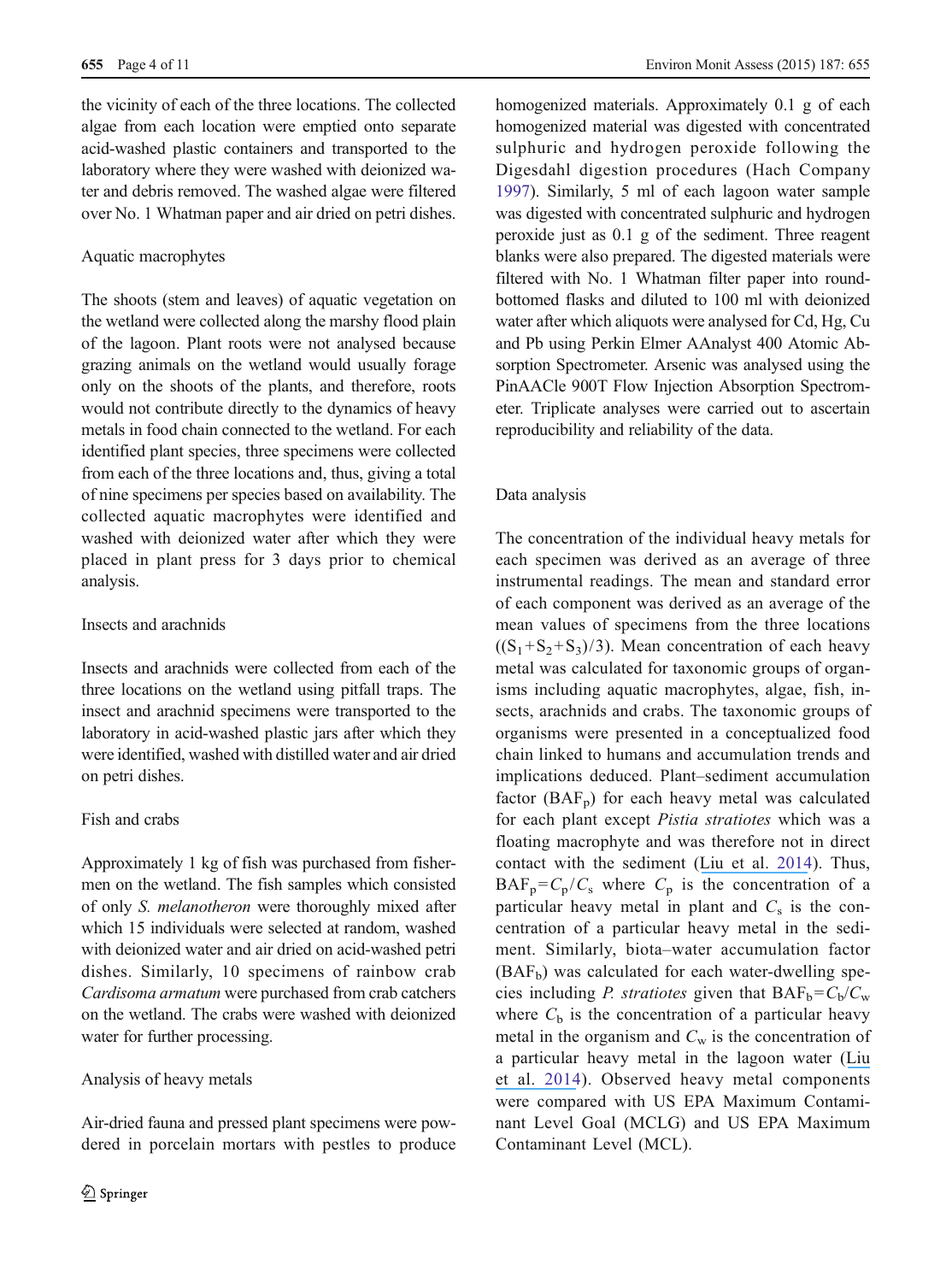#### Results

#### Water quality

The quality of the lagoon water as indicated by physicochemical parameters is shown in Table 1. At the time of the data collection (the middle of the dry season), water levels in the lagoon was critically low, completely cutting off the link between the lagoon and the sea. As a result of absence of tidal effect of the sea on the wetland, the mean salinity of the wetland environment  $(3.40 \pm$ 0.11 ppt) was close to that of fresh water whilst conductivity ranged from 6.09 to 6.61 mS/cm. The mean pH  $(9.03\pm0.26)$  was basic whilst temperatures ranged from 29.58 to 31.59 °C. Turbidity on the wetland varied widely from 120 to 290 NTU whilst mean dissolved oxygen and total dissolved solids were  $7.87 \pm 1.55$  mg/L and  $3.95\pm0.09$  g/L, respectively.

#### Description of collected specimens

Seventeen species of organisms including algae, eight species of aquatic macrophytes, seven species of arthropods and one species of fish were collected and analysed. The species of plants analysed include Typha domingensis (southern cattail), Paspalum vaginatum (silt grass), Ludwigia sp. (water primrose), Alternanthera sp. (Joyweed), Ipomoea pes-caprae (beach morning glory), Cyperus sp. (umbrella-sedges), P. stratiotes (water lettuce) and Sesuvium portulacastrum (shoreline purslane). The arthropods consisted of a species of arachnid, Heteropoda ventoria (pantropical huntsman spider), a species of crustacean, C. armatum (Rainbow Crab) and five species of insects consisting of Pheidole sp. (big-headed ant),

Table 1 Physico-chemical parameters of the lagoon water at Sakumo II Ramsar site

| Parameters                   |       | Minimum Maximum Mean±SD |                  |
|------------------------------|-------|-------------------------|------------------|
| Salinity (ppt)               | 3.3   | 3.5                     | $3.40 \pm 0.11$  |
| Conductivity (mS/cm)         | 6.09  | 6.41                    | $6.26 \pm 0.15$  |
| pН                           | 8.88  | 9.48                    | $9.03 \pm 0.26$  |
| Temperature $(^{\circ}C)$    | 29.58 | 31.59                   | $30.43 \pm 0.78$ |
| Turbidity (NTU)              | 120   | 290                     | $210\pm61$       |
| Dissolved oxygen $(mg/L)$    | 4.72  | 8.82                    | $7.87 \pm 1.55$  |
| Total dissolved solids (g/L) | 3.84  | 4.04                    | $3.95 \pm 0.09$  |
|                              |       |                         |                  |

Pheropsophus vertialis (Bombardier beetle), Abedus lutarium (Giant water bug), Hydrophilus triangularis (giant water beetle) and an unidentified species of insect belonging to the family Calliphoridae. The species of fish was S. melanotheron (blackchin tilapia).

#### Concentration of heavy metals

Among the heavy metals analysed, Cd, As and Hg were detected in most components of the wetland ecosystems (Fig. [2](#page-6-0)). Concentrations of Pb in all the materials analysed were below detection limit. Similarly, the concentrations of Cu in all the samples except the lagoon water (30 $\pm$ 12 ppb) and *P. vertialis* (3 $\pm$ 1 ppb) were below the detection limit of 0.15 ppb.

#### Cadmium

The concentrations of Cd ranged from  $21 \pm 4$  ppb in algae to  $69 \pm 12$  ppb in T. *domingensis* and were higher in all the components of the wetland ecosystem than the other heavy metals (Fig. [2\)](#page-6-0). Cadmium concentration in the sediment  $(43\pm8$  ppb) was higher than the lagoon water ( $24±6$  ppb). Also, Cd concentrations in all the biotic components of the wetland except the algae were higher than in the water (Fig. [2](#page-6-0)).

The plant–sediment accumulation factor  $(BAF_p)$  of Cd for each species of plant was greater than one with the exception of Alternanthera sp. and Ludwigia sp. (Table [2](#page-6-0)). T. domingensis recorded the highest  $BAF_p$ for Cd (1.6) whilst the lowest  $BAF_p$  for Cd was recorded by Ludwigia sp.  $(0.88)$ . BAF<sub>b</sub> for Cd among the waterdwelling organisms (Table [2](#page-6-0)) on the wetland ranged from 1.21 for H. triangularis to 2.67 for C. armatum.

## Arsenic

Arsenic concentrations in Sakumo II were generally lower than Cd but higher than Hg, Cu and Pb (Fig. [2\)](#page-6-0). The As concentration in the sediment  $(6.67 \pm 1.6 \text{ pb})$ was higher than the lagoon water  $(4.39 \pm 1.2$  ppb) whilst As levels were below the detection limit of 0.02 ppb in the algae, C. armatum and S. melanotheron. Beyond these three biota, the concentrations of As in the rest of the components were higher than the lagoon water and sediment. The highest concentration of Arsenic was measured in *P. stratiotes*  $(11.72 \pm 2.1$  ppb) (Fig. [2\)](#page-6-0).  $BAF<sub>p</sub>$  of As values were all greater than one except for Cyperus sp. (Table [2](#page-6-0)). The highest  $BAF_p$  of As was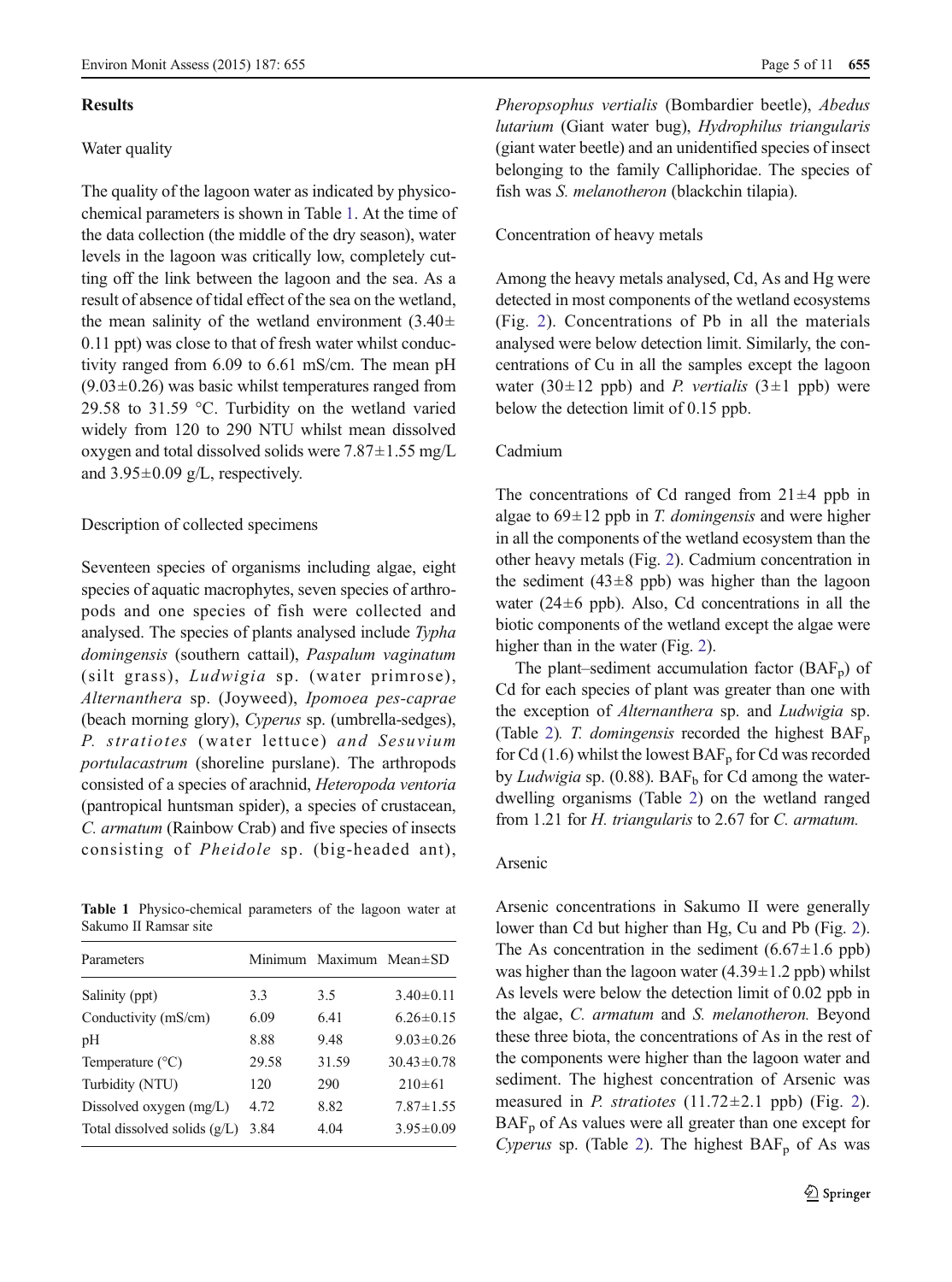<span id="page-6-0"></span>

Fig. 2 Concentration of cadmium, arsenic, mercury and cupper in components of Sakumo II Lagoon

recorded for Ludwigia sp. With regard to the waterdwelling biota,  $BAF_b$  of As ranged from 1.60 for H. triangularis to 2.67 for the floating vegetation, P. stratiotes (Table 2).

**Mercury** 

Mercury concentrations in components of the wetland ranged from 1 to 4 ppb with concentrations in Pheidole

| Species name              | Plant–sediment accumulation factor $(BAF_p)$ |      |              |                | Biota–water accumulation factor $(BAFb)$ |      |  |
|---------------------------|----------------------------------------------|------|--------------|----------------|------------------------------------------|------|--|
|                           | Cd                                           | As   | Hg           | C <sub>d</sub> | As                                       | Hg   |  |
| Typha domingensis         | 1.6                                          | 1.24 | 0.5          |                |                                          |      |  |
| Ipomoea pes-caprae        | 1.4                                          | 1.54 | 0.5          |                |                                          |      |  |
| Sesuvium portulacastrum   | 1.28                                         | 1.43 | 0.5          |                |                                          |      |  |
| Paspalum vaginatum        | 1.16                                         | 1.23 | 3.5          |                |                                          |      |  |
| Cyperus sp.               | 1.12                                         | 0.59 | 0.5          |                |                                          |      |  |
| Alternanthera sp.         | $\mathbf{r}$                                 | 1.59 | $\mathbf{0}$ |                |                                          |      |  |
| Ludwigia sp.              | 0.88                                         | 1.6  | 1.5          |                |                                          |      |  |
| Cardisoma armatum         |                                              |      |              | 2.67           |                                          |      |  |
| Pistia stratiotes         |                                              |      |              | 2.38           | 2.67                                     | 0.5  |  |
| Abedus lutarium           |                                              |      |              | 1.92           | 1.60                                     | 0.25 |  |
| Sarotherodon melanotheron |                                              |      |              | 1.63           | -                                        | 0.25 |  |
| Hydrophilus triangularis  |                                              |      |              | 1.21           | 2.91                                     |      |  |

Table 2 Bioaccumulation factor (BAF) of plant and aquatic organisms inhabiting Sakumo II in Ghana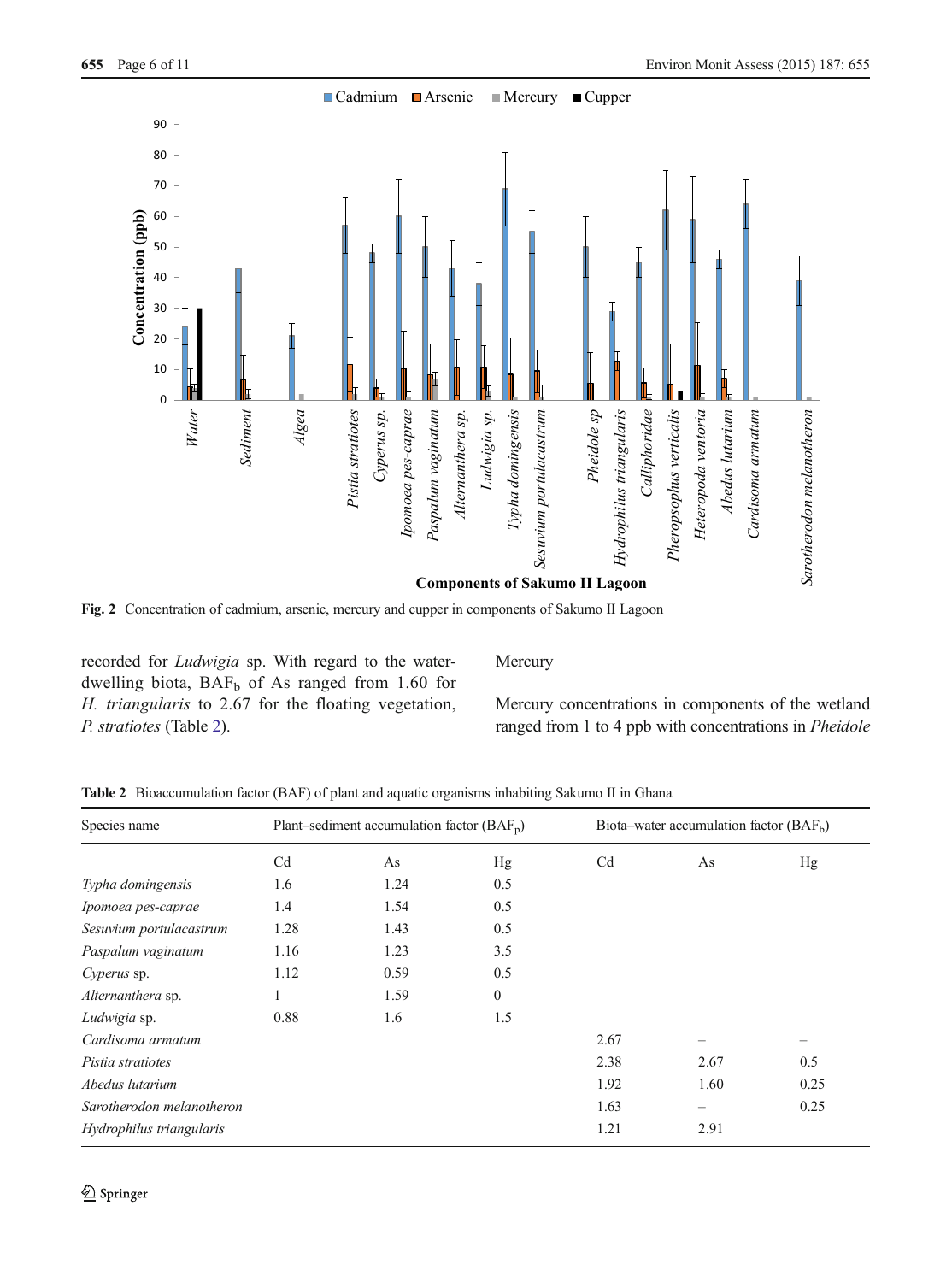sp. and *H. triangularis* lower than the detection limit of 1 ppb. The Hg levels in the components of the wetland were generally low with the concentration in the sediment (2 $\pm$ 1.6 ppb) being lower than in the water (4 $\pm$ 2 ppb) contrary to the observations for Cd and As.  $BAF_p$ of Hg for each plant species was less than one except for P. vaginatum and Ludwigia sp. Similarly,  $BAF_b$  of Hg for each of the water-dwelling species was lower than one (Table [2\)](#page-6-0).

Food web and accumulation trends of heavy metals

Figure [3](#page-8-0) shows a conceptualized food web of the taxonomic group of organisms obtained from the faunal survey together with the mean concentration of each heavy metal in the taxonomic groups. In conceptualizing the food web, it was assumed that fish do not feed on insects and arachnids because S. melanotheron—the only species of fish obtained—feeds on only plankton and benthic diatom ([Pauly,](https://www.researchgate.net/publication/256371545_The_biology_fishery_and_potential_for_aquaculture_of_Tilapia_melanotheron_in_a_small_West_African_lagoon?el=1_x_8&enrichId=rgreq-98fcadb3f0a70df9475554036d87863e-XXX&enrichSource=Y292ZXJQYWdlOzI4MjM0OTU1MDtBUzozNTIxNjU5MDMyNTc2MDFAMTQ2MDk3NDMwMjYwMQ==) [1976](#page-11-0)). The figure indicated Cd concentration in the biotic components of the wetland to be in the order crab>macrophytes>insect and arachnids> fish>algae. Also, whilst the As concentration in macrophytes was higher than the insects and arachnids at the higher trophic levels, As concentrations along the algae–fish–crab food chain was below detection limits. Similarly, Hg concentrations were higher in the producers than the consumers at higher levels even though the Hg concentrations were generally low.

A comparison of the concentration of the Cd with US EPA guidelines (Table [3\)](#page-8-0) indicated Cd concentrations in all the components of Sakumo II were higher than the US EPA guidelines. In contrast, the concentrations of As were generally lower than the US EPA guidelines, although the mean concentration of As in macrophytes was very close to the MCL. Also, Hg concentrations in macrophytes and water were higher than the US EPA guidelines.

#### Discussion

General comparison of the measured heavy metal concentrations

Heavy metals persist in the environment and present a number of ecological risks as a result of which their contamination is generally treated as a serious environmental issue ([Li et al.](https://www.researchgate.net/publication/8898288_The_Study_of_Metal_Contamination_in_Urban_Soils_of_Hong_Kong_Using_a_GIS-based_Approach?el=1_x_8&enrichId=rgreq-98fcadb3f0a70df9475554036d87863e-XXX&enrichSource=Y292ZXJQYWdlOzI4MjM0OTU1MDtBUzozNTIxNjU5MDMyNTc2MDFAMTQ2MDk3NDMwMjYwMQ==) [2004](#page-11-0); [Liu et al.](https://www.researchgate.net/publication/7558196_Multivariate_Statistical_Study_of_Heavy_Metal_Enrichment_in_Sediments_of_the_Pearl_River_Estuary?el=1_x_8&enrichId=rgreq-98fcadb3f0a70df9475554036d87863e-XXX&enrichSource=Y292ZXJQYWdlOzI4MjM0OTU1MDtBUzozNTIxNjU5MDMyNTc2MDFAMTQ2MDk3NDMwMjYwMQ==) [2003;](#page-11-0) [Radha et al.](https://www.researchgate.net/publication/13199560_Assessment_of_Pb_Cd_Cu_and_Zn_Exposures_of_6-_to_10-Year-Old_Children_in_Mumbai?el=1_x_8&enrichId=rgreq-98fcadb3f0a70df9475554036d87863e-XXX&enrichSource=Y292ZXJQYWdlOzI4MjM0OTU1MDtBUzozNTIxNjU5MDMyNTc2MDFAMTQ2MDk3NDMwMjYwMQ==) [1997](#page-11-0)). Of the five heavy metals analysed in this study, Cd concentration was the highest followed in decreasing order by As, Hg, Cu and Pb at Sakumo II. Comparatively, the concentrations of the heavy metals in this study are comparable with those reported earlier for water and sediment in Sakumo Lagoon ([Laar et al.,](https://www.researchgate.net/publication/266231199_Effect_of_anthropogenic_activities_on_an_ecologically_important_wetland_in_Ghana?el=1_x_8&enrichId=rgreq-98fcadb3f0a70df9475554036d87863e-XXX&enrichSource=Y292ZXJQYWdlOzI4MjM0OTU1MDtBUzozNTIxNjU5MDMyNTc2MDFAMTQ2MDk3NDMwMjYwMQ==) [2011](#page-11-0)) but lower than those reported by [Acheampong](https://www.researchgate.net/publication/274720474_PHYSICO-CHEMICAL_CHARACTERISTICS_OF_WATER_SAMPLES_FROM_SELECTED_WATER_BODIES_IN_AND_AROUND_ACCRA_GHANA?el=1_x_8&enrichId=rgreq-98fcadb3f0a70df9475554036d87863e-XXX&enrichSource=Y292ZXJQYWdlOzI4MjM0OTU1MDtBUzozNTIxNjU5MDMyNTc2MDFAMTQ2MDk3NDMwMjYwMQ==) [et al. \(](https://www.researchgate.net/publication/274720474_PHYSICO-CHEMICAL_CHARACTERISTICS_OF_WATER_SAMPLES_FROM_SELECTED_WATER_BODIES_IN_AND_AROUND_ACCRA_GHANA?el=1_x_8&enrichId=rgreq-98fcadb3f0a70df9475554036d87863e-XXX&enrichSource=Y292ZXJQYWdlOzI4MjM0OTU1MDtBUzozNTIxNjU5MDMyNTc2MDFAMTQ2MDk3NDMwMjYwMQ==)[2014](#page-10-0)[\)](https://www.researchgate.net/publication/274720474_PHYSICO-CHEMICAL_CHARACTERISTICS_OF_WATER_SAMPLES_FROM_SELECTED_WATER_BODIES_IN_AND_AROUND_ACCRA_GHANA?el=1_x_8&enrichId=rgreq-98fcadb3f0a70df9475554036d87863e-XXX&enrichSource=Y292ZXJQYWdlOzI4MjM0OTU1MDtBUzozNTIxNjU5MDMyNTc2MDFAMTQ2MDk3NDMwMjYwMQ==) for some other urban lagoons in Ghana. The study of [Acheampong et al. \(](https://www.researchgate.net/publication/274720474_PHYSICO-CHEMICAL_CHARACTERISTICS_OF_WATER_SAMPLES_FROM_SELECTED_WATER_BODIES_IN_AND_AROUND_ACCRA_GHANA?el=1_x_8&enrichId=rgreq-98fcadb3f0a70df9475554036d87863e-XXX&enrichSource=Y292ZXJQYWdlOzI4MjM0OTU1MDtBUzozNTIxNjU5MDMyNTc2MDFAMTQ2MDk3NDMwMjYwMQ==)[2014](#page-10-0)[\)](https://www.researchgate.net/publication/274720474_PHYSICO-CHEMICAL_CHARACTERISTICS_OF_WATER_SAMPLES_FROM_SELECTED_WATER_BODIES_IN_AND_AROUND_ACCRA_GHANA?el=1_x_8&enrichId=rgreq-98fcadb3f0a70df9475554036d87863e-XXX&enrichSource=Y292ZXJQYWdlOzI4MjM0OTU1MDtBUzozNTIxNjU5MDMyNTc2MDFAMTQ2MDk3NDMwMjYwMQ==) however involved extremely polluted urban lagoons that are considered to be no longer supporting aquatic life (Gordon et al. [1998](#page-11-0)). Further, the concentrations reported in this study are lower than those previously reported in water and sediment from mining areas in Ghana (Serfor-[Armah](https://www.researchgate.net/publication/227203055_Levels_of_Arsenic_and_Antimony_in_Water_and_Sediment_from_Prestea_A_Gold_Mining_Town_in_Ghana_and_its_Environs?el=1_x_8&enrichId=rgreq-98fcadb3f0a70df9475554036d87863e-XXX&enrichSource=Y292ZXJQYWdlOzI4MjM0OTU1MDtBUzozNTIxNjU5MDMyNTc2MDFAMTQ2MDk3NDMwMjYwMQ==) et al. [2006](#page-11-0)[;](https://www.researchgate.net/publication/227203055_Levels_of_Arsenic_and_Antimony_in_Water_and_Sediment_from_Prestea_A_Gold_Mining_Town_in_Ghana_and_its_Environs?el=1_x_8&enrichId=rgreq-98fcadb3f0a70df9475554036d87863e-XXX&enrichSource=Y292ZXJQYWdlOzI4MjM0OTU1MDtBUzozNTIxNjU5MDMyNTc2MDFAMTQ2MDk3NDMwMjYwMQ==) Akabzaa et al. [2007\)](#page-10-0). Clearly, despite the functions of Sakumo II as a receptacle for waste from the city of Accra and Tema, the extent of its heavy metal pollution is well below the levels recorded for wetlands in the mining areas in the country.

[Laar et al. \(](https://www.researchgate.net/publication/266231199_Effect_of_anthropogenic_activities_on_an_ecologically_important_wetland_in_Ghana?el=1_x_8&enrichId=rgreq-98fcadb3f0a70df9475554036d87863e-XXX&enrichSource=Y292ZXJQYWdlOzI4MjM0OTU1MDtBUzozNTIxNjU5MDMyNTc2MDFAMTQ2MDk3NDMwMjYwMQ==)[2011](#page-11-0)[\)](https://www.researchgate.net/publication/266231199_Effect_of_anthropogenic_activities_on_an_ecologically_important_wetland_in_Ghana?el=1_x_8&enrichId=rgreq-98fcadb3f0a70df9475554036d87863e-XXX&enrichSource=Y292ZXJQYWdlOzI4MjM0OTU1MDtBUzozNTIxNjU5MDMyNTc2MDFAMTQ2MDk3NDMwMjYwMQ==) reported higher concentrations of some heavy metals in the sediment of Sakumo II compared to the lagoon water. The results of this study are consistent with [Laar et al. \(2](https://www.researchgate.net/publication/266231199_Effect_of_anthropogenic_activities_on_an_ecologically_important_wetland_in_Ghana?el=1_x_8&enrichId=rgreq-98fcadb3f0a70df9475554036d87863e-XXX&enrichSource=Y292ZXJQYWdlOzI4MjM0OTU1MDtBUzozNTIxNjU5MDMyNTc2MDFAMTQ2MDk3NDMwMjYwMQ==)[01](#page-11-0)[1\)](https://www.researchgate.net/publication/266231199_Effect_of_anthropogenic_activities_on_an_ecologically_important_wetland_in_Ghana?el=1_x_8&enrichId=rgreq-98fcadb3f0a70df9475554036d87863e-XXX&enrichSource=Y292ZXJQYWdlOzI4MjM0OTU1MDtBUzozNTIxNjU5MDMyNTc2MDFAMTQ2MDk3NDMwMjYwMQ==) in terms of Cd and As. On the contrary, this study indicated that Hg in the lagoon water of Sakumo II was higher than in the sediment. The solubility of the metals in water is controlled by several physical and chemical conditions including the prevailing physico-chemical characteristics. Indeed, the measured physico-chemical parameters in this study differ from [Laar et al. \(](https://www.researchgate.net/publication/266231199_Effect_of_anthropogenic_activities_on_an_ecologically_important_wetland_in_Ghana?el=1_x_8&enrichId=rgreq-98fcadb3f0a70df9475554036d87863e-XXX&enrichSource=Y292ZXJQYWdlOzI4MjM0OTU1MDtBUzozNTIxNjU5MDMyNTc2MDFAMTQ2MDk3NDMwMjYwMQ==)[2011](#page-11-0)[\)](https://www.researchgate.net/publication/266231199_Effect_of_anthropogenic_activities_on_an_ecologically_important_wetland_in_Ghana?el=1_x_8&enrichId=rgreq-98fcadb3f0a70df9475554036d87863e-XXX&enrichSource=Y292ZXJQYWdlOzI4MjM0OTU1MDtBUzozNTIxNjU5MDMyNTc2MDFAMTQ2MDk3NDMwMjYwMQ==) whose samples were collected under a neutral pH (7.69), a higher salinity (11.29 ppt) and a higher dissolved oxygen level (11.32 mg/L) as compared to pH, salinity and dissolved oxygen values of 9.03, 3.4 ppt and 7.87 mg/L, respectively, in this study. The differences in the prevailing physico-chemical properties under which the samples were collected could account for the difference in the concentrations of the metals between the sediment and water phases.

It is worth noting that the differences in the heavy metal concentrations in the sediment and water phases in this study are generally close. This closeness of the concentrations of metals in sediment and water phases in Sakumo II had earlier been recorded by [Laar et al.](https://www.researchgate.net/publication/266231199_Effect_of_anthropogenic_activities_on_an_ecologically_important_wetland_in_Ghana?el=1_x_8&enrichId=rgreq-98fcadb3f0a70df9475554036d87863e-XXX&enrichSource=Y292ZXJQYWdlOzI4MjM0OTU1MDtBUzozNTIxNjU5MDMyNTc2MDFAMTQ2MDk3NDMwMjYwMQ==) [\(](https://www.researchgate.net/publication/266231199_Effect_of_anthropogenic_activities_on_an_ecologically_important_wetland_in_Ghana?el=1_x_8&enrichId=rgreq-98fcadb3f0a70df9475554036d87863e-XXX&enrichSource=Y292ZXJQYWdlOzI4MjM0OTU1MDtBUzozNTIxNjU5MDMyNTc2MDFAMTQ2MDk3NDMwMjYwMQ==)[201](#page-11-0)[1\)](https://www.researchgate.net/publication/266231199_Effect_of_anthropogenic_activities_on_an_ecologically_important_wetland_in_Ghana?el=1_x_8&enrichId=rgreq-98fcadb3f0a70df9475554036d87863e-XXX&enrichSource=Y292ZXJQYWdlOzI4MjM0OTU1MDtBUzozNTIxNjU5MDMyNTc2MDFAMTQ2MDk3NDMwMjYwMQ==), therefore confirming that the concentration of heavy metals in sediment and water phases are indeed close in Sakumo II.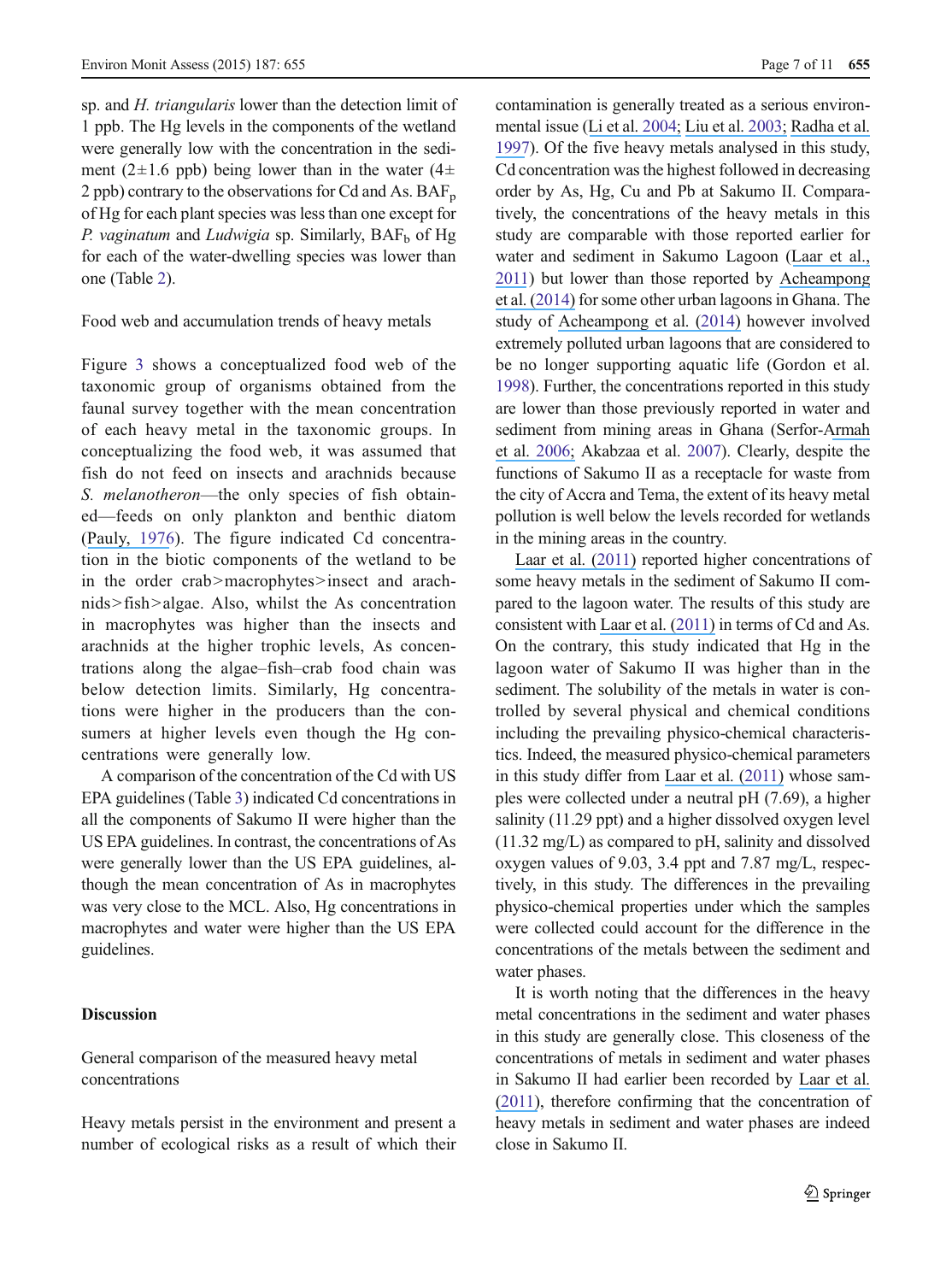## **Concentration ( ppb)**

<span id="page-8-0"></span>

Fig. 3 A conceptualized food web at Sakumo II indicating the concentrations of Cd, As, Hg, Cu and Pb. (< indicates values were less than detection limits)

|  | Table 3 Comparison of observed concentrations of heavy metals in some component of Sakumo II Lagoon with US EPA guidelines |  |  |  |  |  |
|--|----------------------------------------------------------------------------------------------------------------------------|--|--|--|--|--|
|--|----------------------------------------------------------------------------------------------------------------------------|--|--|--|--|--|

|                                              | Concentration (ppb) |               |               |          |          |  |
|----------------------------------------------|---------------------|---------------|---------------|----------|----------|--|
|                                              | Cd                  | As            | Hg            | Cu       | Pb       |  |
| US EPA Maximum Contaminant Level Goal (MCLG) |                     | $\theta$      |               | 1300     | $\theta$ |  |
| US EPA Maximum Contaminant Level (MCL)       |                     | 10            | 2             |          |          |  |
| Concentration in lagoon water                | $24\pm 6$           | $4.4 \pm 1.2$ | $4\pm 2$      | $4\pm 2$ |          |  |
| Concentration in Sarotherodon melanotheron   | $39 \pm 8$          |               | $1\pm0.8$     |          |          |  |
| Concentration in <i>Cardisoma armatum</i>    | $64\pm8$            |               |               |          |          |  |
| Mean concentration of emergent macrophytes   | $53 \pm 11$         | $9.3 \pm 2.6$ | $2.5 \pm 2.3$ |          |          |  |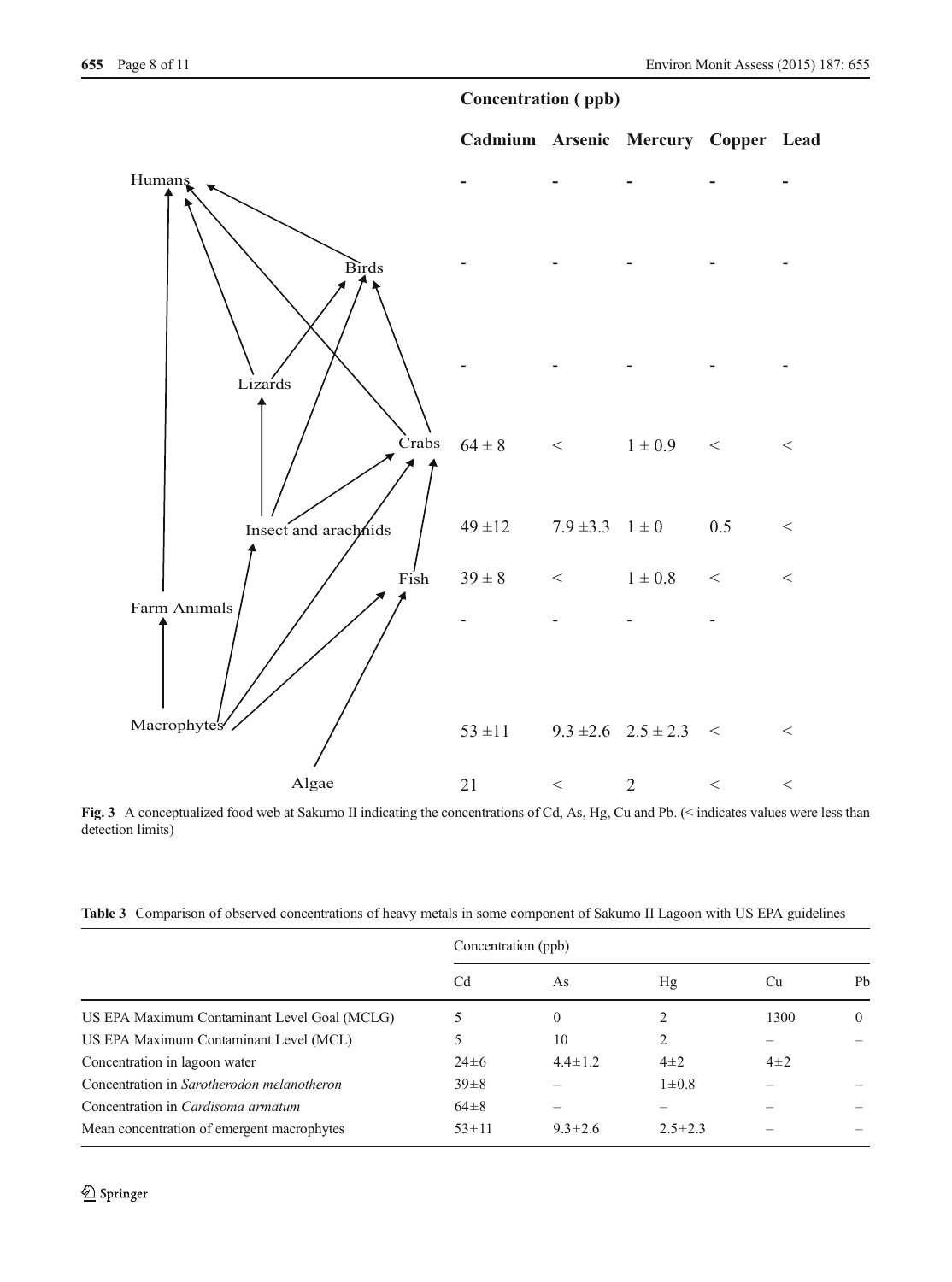#### Phytoremediation considerations

The sediment remains the principal source of heavy metals for the emergent aquatic macrophytes whilst the lagoon water constitutes the major source of heavy metals for the floating aquatic macrophytes. Therefore, the differences in the concentrations of heavy metals between sediment and water would have implications for the availability and accumulation of the heavy metals to biota ([Liu et al.](https://www.researchgate.net/publication/258168608_Bioaccumulation_and_Translocation_of_Arsenic_in_the_Ecosystem_of_the_Guandu_Wetland_Taiwan?el=1_x_8&enrichId=rgreq-98fcadb3f0a70df9475554036d87863e-XXX&enrichSource=Y292ZXJQYWdlOzI4MjM0OTU1MDtBUzozNTIxNjU5MDMyNTc2MDFAMTQ2MDk3NDMwMjYwMQ==) [2014](#page-11-0)).

Among the emergent aquatic macrophytes,  $BAF_p$  for Cd was in the order  $T$ . *domingensis>I*. *pes-caprae>* S. portulacastrum> P. vaginatum> Cyperus sp.> Alternanthera sp.>Ludwigia sp. The order of accumulation of As however was *Ludwigia* sp.>Alternanthera  $sp. > I.$  pes-caprae  $> S.$  portulacastrum  $> T.$ domingensis>P. vaginatum> Cyperus sp. Thus, whilst T. domingensis had the highest accumulated factor for Cd among the emergent aquatic macrophytes, Ludwigia sp. had the highest for As. The only emergent aquatic macrophytes that accumulated Hg from the sediment to appreciable extents were P. vaginatum and Ludwigia sp. Clearly, the different emergent aquatic macrophyte species have differential accumulation capacities for the various heavy metals ([Mojiri et al.](https://www.researchgate.net/publication/236116396_Phytoremediation_of_Heavy_Metals_from_Urban_Waste_Leachate_by_Southern_Cattail_Typha_domingensis?el=1_x_8&enrichId=rgreq-98fcadb3f0a70df9475554036d87863e-XXX&enrichSource=Y292ZXJQYWdlOzI4MjM0OTU1MDtBUzozNTIxNjU5MDMyNTc2MDFAMTQ2MDk3NDMwMjYwMQ==) [2013](#page-11-0); [El Falaky](https://www.researchgate.net/publication/237558595_AQUATIC_PLANTS_FOR_BIOREMEDIATION_OF_WASTE_WATER?el=1_x_8&enrichId=rgreq-98fcadb3f0a70df9475554036d87863e-XXX&enrichSource=Y292ZXJQYWdlOzI4MjM0OTU1MDtBUzozNTIxNjU5MDMyNTc2MDFAMTQ2MDk3NDMwMjYwMQ==) [et al.,](https://www.researchgate.net/publication/237558595_AQUATIC_PLANTS_FOR_BIOREMEDIATION_OF_WASTE_WATER?el=1_x_8&enrichId=rgreq-98fcadb3f0a70df9475554036d87863e-XXX&enrichSource=Y292ZXJQYWdlOzI4MjM0OTU1MDtBUzozNTIxNjU5MDMyNTc2MDFAMTQ2MDk3NDMwMjYwMQ==) [2004](#page-11-0)) with T. domingensis, Ludwigia sp. and P. vaginatum having the highest accumulation capacity for Cd, As and Hg, respectively.

P. stratiotes, the only floating aquatic plant obtained in this study, had Cd concentration lower than that of T. domingensis. However, because P. stratiotes is a floating plant, the BAFb of P. stratiotes for Cd was higher than the  $BAF_p$  of T. domingensis, suggesting that P. stratiotes is a better accumulator of Cd than T. domingensis. That notwithstanding, P. stratiotes had a higher concentration of As than all the remaining species of aquatic macrophytes despite it not being in direct touch with the sediment that relatively had a higher concentration of As than the lagoon water. Consequently, the  $BAF_b$  value of *P. stratiotes* is higher than the  $BAF<sub>p</sub>$  values of the emergent aquatic plants and once again highlights the significance of P. stratiotes in the phytoremediation of Cd and As. This supports the work of [Khan et al. \(](https://www.researchgate.net/publication/267033062_Pistia_stratiotes_L_Araceae_Phytochemistry_use_in_medicines_phytoremediation_biogas_and_management_options?el=1_x_8&enrichId=rgreq-98fcadb3f0a70df9475554036d87863e-XXX&enrichSource=Y292ZXJQYWdlOzI4MjM0OTU1MDtBUzozNTIxNjU5MDMyNTc2MDFAMTQ2MDk3NDMwMjYwMQ==)[2014](#page-11-0)[\)](https://www.researchgate.net/publication/267033062_Pistia_stratiotes_L_Araceae_Phytochemistry_use_in_medicines_phytoremediation_biogas_and_management_options?el=1_x_8&enrichId=rgreq-98fcadb3f0a70df9475554036d87863e-XXX&enrichSource=Y292ZXJQYWdlOzI4MjM0OTU1MDtBUzozNTIxNjU5MDMyNTc2MDFAMTQ2MDk3NDMwMjYwMQ==) in his description of the potential of P. stratiotes in the absorption of heavy metals.

In relation to  $BAF<sub>b</sub>$  of the water-dwelling fauna, the  $BAF<sub>b</sub>$  values for Cd in each of the fauna was higher than one, indicating that the species of aquatic fauna accumulated Cd from their environment ([Liu et al.](https://www.researchgate.net/publication/258168608_Bioaccumulation_and_Translocation_of_Arsenic_in_the_Ecosystem_of_the_Guandu_Wetland_Taiwan?el=1_x_8&enrichId=rgreq-98fcadb3f0a70df9475554036d87863e-XXX&enrichSource=Y292ZXJQYWdlOzI4MjM0OTU1MDtBUzozNTIxNjU5MDMyNTc2MDFAMTQ2MDk3NDMwMjYwMQ==) [2014\)](#page-11-0). Accumulation of Cd was in the order of C. armatum> A. lutarium>S. melanotheron>H. triangularis, therefore indicating the rainbow crab as the highest accumulator of Cd among the water-dwelling fauna. Further, whilst H. triangularis had the lowest accumulation capacity for Cd, it had the highest accumulation capacity for As, indicating that the accumulation capacities for the various heavy metals vary from one species of fauna to another. This may be related to differences in their modes of life including physiology and foraging.

Metals can be concentrated uniformly between roots and shoots, accumulate more in roots than in shoots or accumulate mostly in roots ([Liu et al.](https://www.researchgate.net/publication/258168608_Bioaccumulation_and_Translocation_of_Arsenic_in_the_Ecosystem_of_the_Guandu_Wetland_Taiwan?el=1_x_8&enrichId=rgreq-98fcadb3f0a70df9475554036d87863e-XXX&enrichSource=Y292ZXJQYWdlOzI4MjM0OTU1MDtBUzozNTIxNjU5MDMyNTc2MDFAMTQ2MDk3NDMwMjYwMQ==) [2014\)](#page-11-0). The  $BAF_p$ values of the emergent aquatic plants in this study are based on only shoots whilst the  $BAF_b$  of P. stratiotes is based on the entire plant. Our inability to determine the translocation factors for the plants in this study stemmed from the fact that the major focus of the study was metal levels in consumable components of the wetland of which plant roots were unlikely. Although the results of this study highlight the comparative phytoremediation properties of the aquatic plants based essentially on their shoots, further studies on translocation factors of metals between shoots and roots of the aquatic macrophytes will provide further insight to the subject. Since the concentration of metals in the macrophytes were not very high, carrying out such a study on macrophytes inhabiting urban wetlands with higher levels of heavy metal pollution would shed further light on the phytoremediation properties of the plants.

#### Public health consideration

From the conceptualized food web, Cd concentrations increased from the lower trophic levels to the higher trophic levels. Although this has generally been the case for most heavy metals in the environment ([Li et al.](https://www.researchgate.net/publication/8898288_The_Study_of_Metal_Contamination_in_Urban_Soils_of_Hong_Kong_Using_a_GIS-based_Approach?el=1_x_8&enrichId=rgreq-98fcadb3f0a70df9475554036d87863e-XXX&enrichSource=Y292ZXJQYWdlOzI4MjM0OTU1MDtBUzozNTIxNjU5MDMyNTc2MDFAMTQ2MDk3NDMwMjYwMQ==) [200](#page-11-0)[4;](https://www.researchgate.net/publication/8898288_The_Study_of_Metal_Contamination_in_Urban_Soils_of_Hong_Kong_Using_a_GIS-based_Approach?el=1_x_8&enrichId=rgreq-98fcadb3f0a70df9475554036d87863e-XXX&enrichSource=Y292ZXJQYWdlOzI4MjM0OTU1MDtBUzozNTIxNjU5MDMyNTc2MDFAMTQ2MDk3NDMwMjYwMQ==) [Liu et al.](https://www.researchgate.net/publication/7558196_Multivariate_Statistical_Study_of_Heavy_Metal_Enrichment_in_Sediments_of_the_Pearl_River_Estuary?el=1_x_8&enrichId=rgreq-98fcadb3f0a70df9475554036d87863e-XXX&enrichSource=Y292ZXJQYWdlOzI4MjM0OTU1MDtBUzozNTIxNjU5MDMyNTc2MDFAMTQ2MDk3NDMwMjYwMQ==) [2003;](#page-11-0) [Radha et al.](https://www.researchgate.net/publication/13199560_Assessment_of_Pb_Cd_Cu_and_Zn_Exposures_of_6-_to_10-Year-Old_Children_in_Mumbai?el=1_x_8&enrichId=rgreq-98fcadb3f0a70df9475554036d87863e-XXX&enrichSource=Y292ZXJQYWdlOzI4MjM0OTU1MDtBUzozNTIxNjU5MDMyNTc2MDFAMTQ2MDk3NDMwMjYwMQ==) [1997\)](#page-11-0), the fact that Cd concentrations in each of the components of Sakumo II was higher than the US EPA guidelines indicates that dependency on food chains connected to Sakumo II would have adverse health implications for man. The public health implication of the dependency on food resources from Sakumo II is further highlighted by the observation that macrophytes have a higher Hg concentration than the US EPA guidelines. Although As concentrations in Sakumo II were generally lower than the MCL, the concentrations of As in the macrophytes were again very close to the MCL and therefore further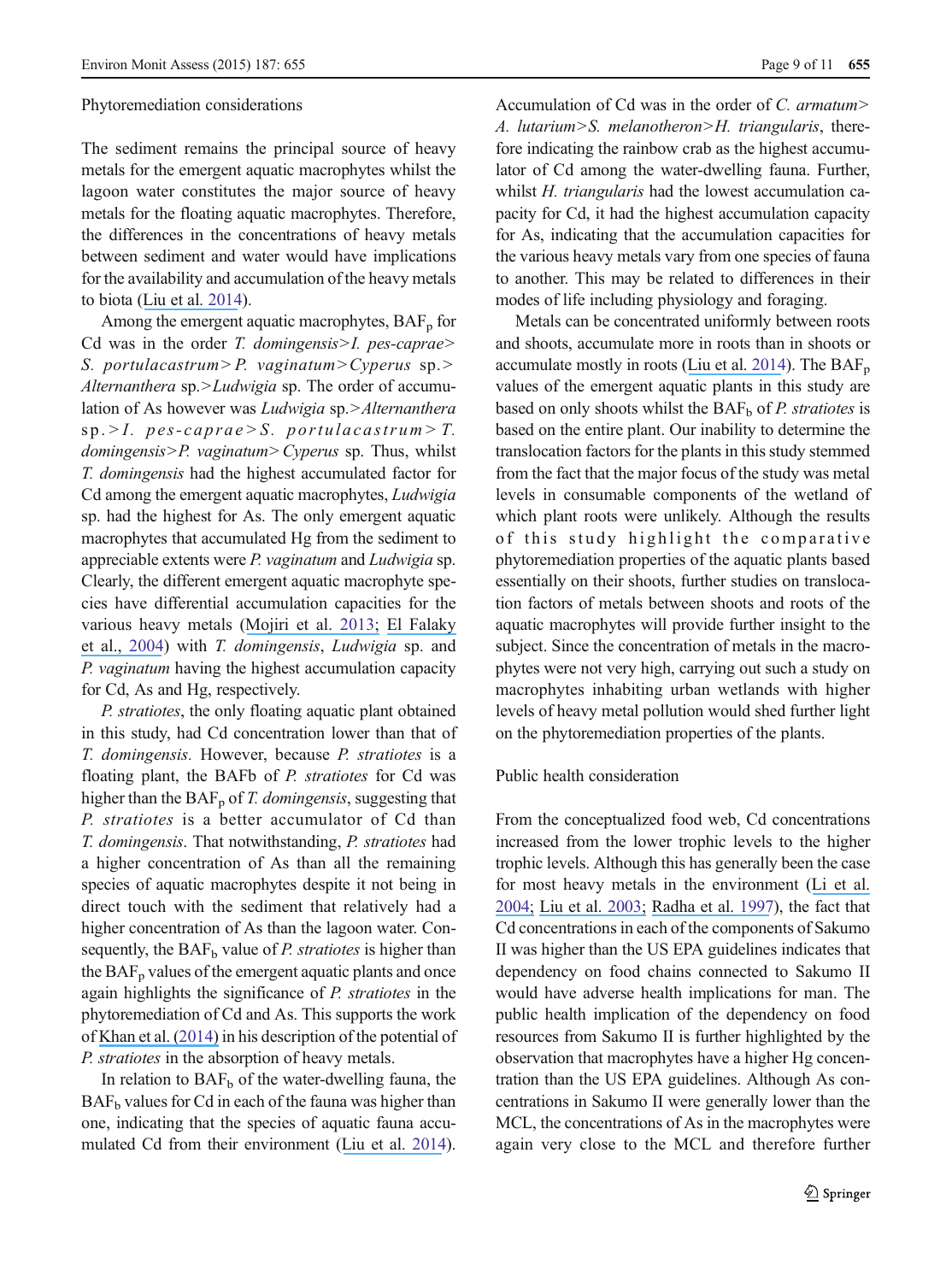<span id="page-10-0"></span>highlighting the health risk associated with food chains connected to the macrophytes in Sakumo II. On the contrary, Cu and Pb concentrations in Sakumo II were generally lower than MCL indicating the use of the wetland's resources would not result in health complications associated with the exposure to Cu and Pb.

Anthropogenic sources of Cd in aquatic systems generally include corrosion of galvanized pipes, discharge from metal refineries, runoff from waste batteries and paints, whilst As mainly comes from runoff from glass and electronic production wastes (USEPA [2014a](#page-11-0); [2014b](#page-11-0), Hutton [1984\)](#page-11-0). Activities such as metal smelting, battery, glass and electronic works including e-waste processing are common in the cities of Accra and Tema ([Feldt et al.](https://www.researchgate.net/publication/255694514_High_levels_of_PAH-metabolites_in_urine_of_e-waste_recycling_workers_from_Agbogbloshie_Ghana?el=1_x_8&enrichId=rgreq-98fcadb3f0a70df9475554036d87863e-XXX&enrichSource=Y292ZXJQYWdlOzI4MjM0OTU1MDtBUzozNTIxNjU5MDMyNTc2MDFAMTQ2MDk3NDMwMjYwMQ==) [2014\)](#page-11-0). These activities may be directly connected with the high concentrations of Cd and As in the wetland.

Regular consumption of Cd in excess of MCL is associated with kidney damage whilst As is linked to skin damage, circulatory system problems, and increased risk of cancer (USEPA [2014a;](#page-11-0) [2014b\)](#page-11-0). Thus, besides the health risk associated with the consumption of fish and crabs from Sakumo II as a result of the higher than sevenfold MCL Cd concentrations, consumption of meat from farm animals that fed on the wetland may pose a greater risk to humans since the aquatic macrophytes in addition to tenfold MCL Cd concentrations have As concentrations very close to the MCL.

About 1207 kg of fish is harvested per day in Sakumo II (Ahulu 2009). Although the actual amount of crabs harvested from Sakumo II has not been documented, about 10 % of the users of Sakumo II are involved in catching of crabs ([Gbogbo et al.](https://www.researchgate.net/publication/249041056_Nature_and_pattern_of_lagoon_fisheries_resource_utilisation_and_their_implications_for_waterbird_management_in_coastal_Ghana?el=1_x_8&enrichId=rgreq-98fcadb3f0a70df9475554036d87863e-XXX&enrichSource=Y292ZXJQYWdlOzI4MjM0OTU1MDtBUzozNTIxNjU5MDMyNTc2MDFAMTQ2MDk3NDMwMjYwMQ==) [2008](#page-11-0)). These fish and crabs are sold out to the general public in the open market and restaurants. Besides, animal protein from farm animals that graze Sakumo II is sold to the general public. The high levels of Cd recorded in this study therefore bring the public health implications of these practices to attention.

## **Conclusions**

Cadmium concentrations were the highest of five heavy metals measured in Sakumo II Ramsar site followed in decreasing order by As, Hg, Cu and Pb. The Cd concentrations in all the components of the wetland were higher than the US EPA guidelines, indicating they were unsafe for regular consumption and that dependency on food resources connected to the wetland would have serious public health implications. T. domingensis, Ludwigia sp. and P. vaginatum had the highest accumulation capacity for Cd, As and Hg, respectively, among the emergent aquatic macrophytes, whilst the floating aquatic plant P. stratiotes appeared to be a better accumulator of Cd and As. To provide further insight to the bioremediation capabilities of the wetland plants, we recommend studies on the translocation of heavy metals by the aquatic macrophytes inhabiting urban wetlands with higher metal loads.

Acknowledgments We are grateful to Professor I.K. Asante, Mr. Kojo Obeng, Mr. J. Y. Amponsah and the entire staff of the herbarium of the Department of Botany, University of Ghana, for their support in the identification and processing of the plant samples. We acknowledge with gratitude the support of Mr. Henry Davis of the African Regional Postgraduate Programme of Insect Science (ARPPIS), the University of Ghana in the identification of the insects and arachnids. The support of Prince Owusu and the entire staff of the Ecological Laboratory, University of Ghana, in the analysis of the samples cannot go unnoticed. We are indebted to Mr. Eric Debrah, Mr. Robert Dadzie, Mr. Derrick Morgan, Miss Damaris Danso and Mrs. Cynthia Morrison for their support in diverse ways. We are grateful to the Wildlife Division of the Ghana Forestry Commission for granting us permit. We thank Dr. Augustine Ocloo, Dr Peck Dorleku and Dr. Augustina E. Dzregah for reading through the draft manuscript.

## References

- [Acheampong, S. M, Ocloo, A, Wutor, C. V., & Adamafio, N. A.](https://www.researchgate.net/publication/274720474_PHYSICO-CHEMICAL_CHARACTERISTICS_OF_WATER_SAMPLES_FROM_SELECTED_WATER_BODIES_IN_AND_AROUND_ACCRA_GHANA?el=1_x_8&enrichId=rgreq-98fcadb3f0a70df9475554036d87863e-XXX&enrichSource=Y292ZXJQYWdlOzI4MjM0OTU1MDtBUzozNTIxNjU5MDMyNTc2MDFAMTQ2MDk3NDMwMjYwMQ==) [\(2014\). Physico-chemical characteristics of water samples](https://www.researchgate.net/publication/274720474_PHYSICO-CHEMICAL_CHARACTERISTICS_OF_WATER_SAMPLES_FROM_SELECTED_WATER_BODIES_IN_AND_AROUND_ACCRA_GHANA?el=1_x_8&enrichId=rgreq-98fcadb3f0a70df9475554036d87863e-XXX&enrichSource=Y292ZXJQYWdlOzI4MjM0OTU1MDtBUzozNTIxNjU5MDMyNTc2MDFAMTQ2MDk3NDMwMjYwMQ==) [from selected water bodies in and around accra, Ghana.](https://www.researchgate.net/publication/274720474_PHYSICO-CHEMICAL_CHARACTERISTICS_OF_WATER_SAMPLES_FROM_SELECTED_WATER_BODIES_IN_AND_AROUND_ACCRA_GHANA?el=1_x_8&enrichId=rgreq-98fcadb3f0a70df9475554036d87863e-XXX&enrichSource=Y292ZXJQYWdlOzI4MjM0OTU1MDtBUzozNTIxNjU5MDMyNTc2MDFAMTQ2MDk3NDMwMjYwMQ==) [Pollution Research, 33](https://www.researchgate.net/publication/274720474_PHYSICO-CHEMICAL_CHARACTERISTICS_OF_WATER_SAMPLES_FROM_SELECTED_WATER_BODIES_IN_AND_AROUND_ACCRA_GHANA?el=1_x_8&enrichId=rgreq-98fcadb3f0a70df9475554036d87863e-XXX&enrichSource=Y292ZXJQYWdlOzI4MjM0OTU1MDtBUzozNTIxNjU5MDMyNTc2MDFAMTQ2MDk3NDMwMjYwMQ==) (4), 835–841.
- [Affian, K., Marc, R., Mohamed, M., Digbehi, B., Djagoua, E. V.,](https://www.researchgate.net/publication/23642549_Heavy_metal_and_polycyclic_aromatic_hydrocarbons_in_Ebri_lagoon_sediments_Cte_d) [& Kouamé, F. \(2009\). Heavy metal and polycyclic aromatic](https://www.researchgate.net/publication/23642549_Heavy_metal_and_polycyclic_aromatic_hydrocarbons_in_Ebri_lagoon_sediments_Cte_d) [hydrocarbons in Ebrié lagoon sediments.](https://www.researchgate.net/publication/23642549_Heavy_metal_and_polycyclic_aromatic_hydrocarbons_in_Ebri_lagoon_sediments_Cte_d) Côte d'Ivoire [Environmental Monitoring and Assessment, 159](https://www.researchgate.net/publication/23642549_Heavy_metal_and_polycyclic_aromatic_hydrocarbons_in_Ebri_lagoon_sediments_Cte_d)(1-4), 531– [541.](https://www.researchgate.net/publication/23642549_Heavy_metal_and_polycyclic_aromatic_hydrocarbons_in_Ebri_lagoon_sediments_Cte_d)
- Ahulu, A. M. (2009). Modelling of the waterbird fisheries interactions of the Sakumo II Lagoon near Tema, Ghana. Mphil Thesis, University of Ghana. Legon. 140pp
- Akabzaa, T. M., Benoeng-Yakubo, B. K., & Seyire, J. S. (2007). Impact of mining activities on water resources in the vicinity of the Obuasi mine. West African Journal of Applied Ecology, 11, 101–109.
- Amatekpor, J. K. (1998). Land use in the Ramsar areas: In Development options for coastal wetland. GERMP Draft Final Report, EPA/NRI, Accra/London
- Anku, K.S. (2006). Managing wetlands in Accra, Ghana. African Regional Workshop on Cities, Ecosystems and Biodiversity. Nairobi, 21 September 2006